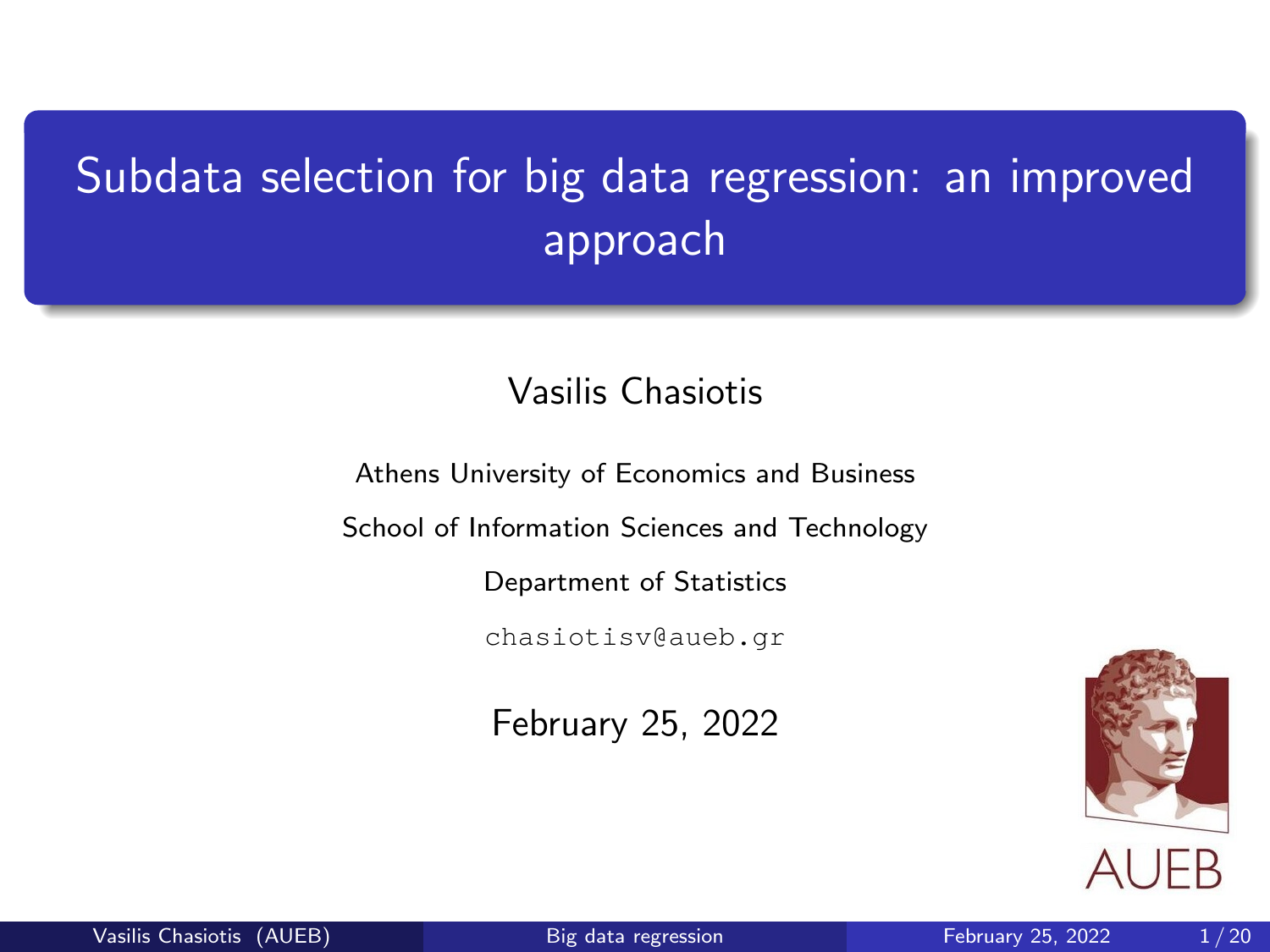# Table of contents

#### **[Introduction](#page-2-0)**

- [Motivation example](#page-4-0)
- **[Theoretical considerations](#page-5-0)** 
	- **•** [Generalized variance](#page-6-0)
- [Existing approaches](#page-7-0)
- [The new proposed algorithms](#page-9-0)
	- [Algorithm 1](#page-9-0)
	- [Variation of Algorithm 1](#page-10-0)
- 5 [Simulation experiments](#page-11-0)
	- [Evaluation of algorithms](#page-11-0)
	- **•** [Execution time of algorithms](#page-13-0)
	- [About iterations of Alg1](#page-15-0)
- 6 [Real data applications](#page-16-0)
	- [Power consumption data](#page-16-0)
	- [Chemical sensors data](#page-17-0)

#### **[Discussion](#page-18-0)**

**[References](#page-19-0)**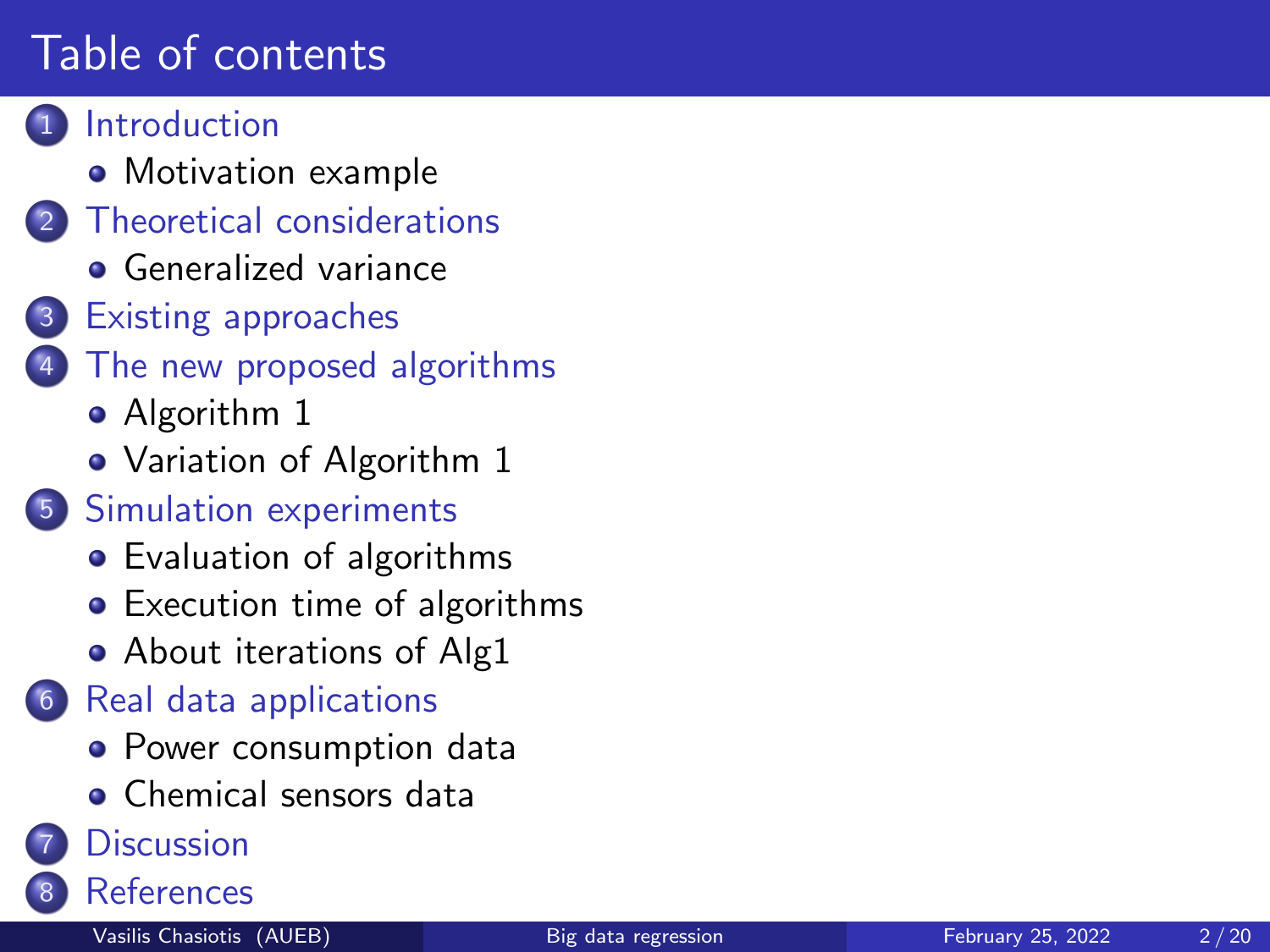- <span id="page-2-0"></span>• Big data analysis
- **Computational power versus data volume**
- Data reduction Keep the most informative data points
- Random selection (Drineas et al., 2011)
- Concept of optimal designs IBOSS approach (Wang *et al.*, 2019)
- Orthogonal subsampling OSS approach (Wang et al., 2021)
- Orthogonal array (Ren and Zhao, 2021)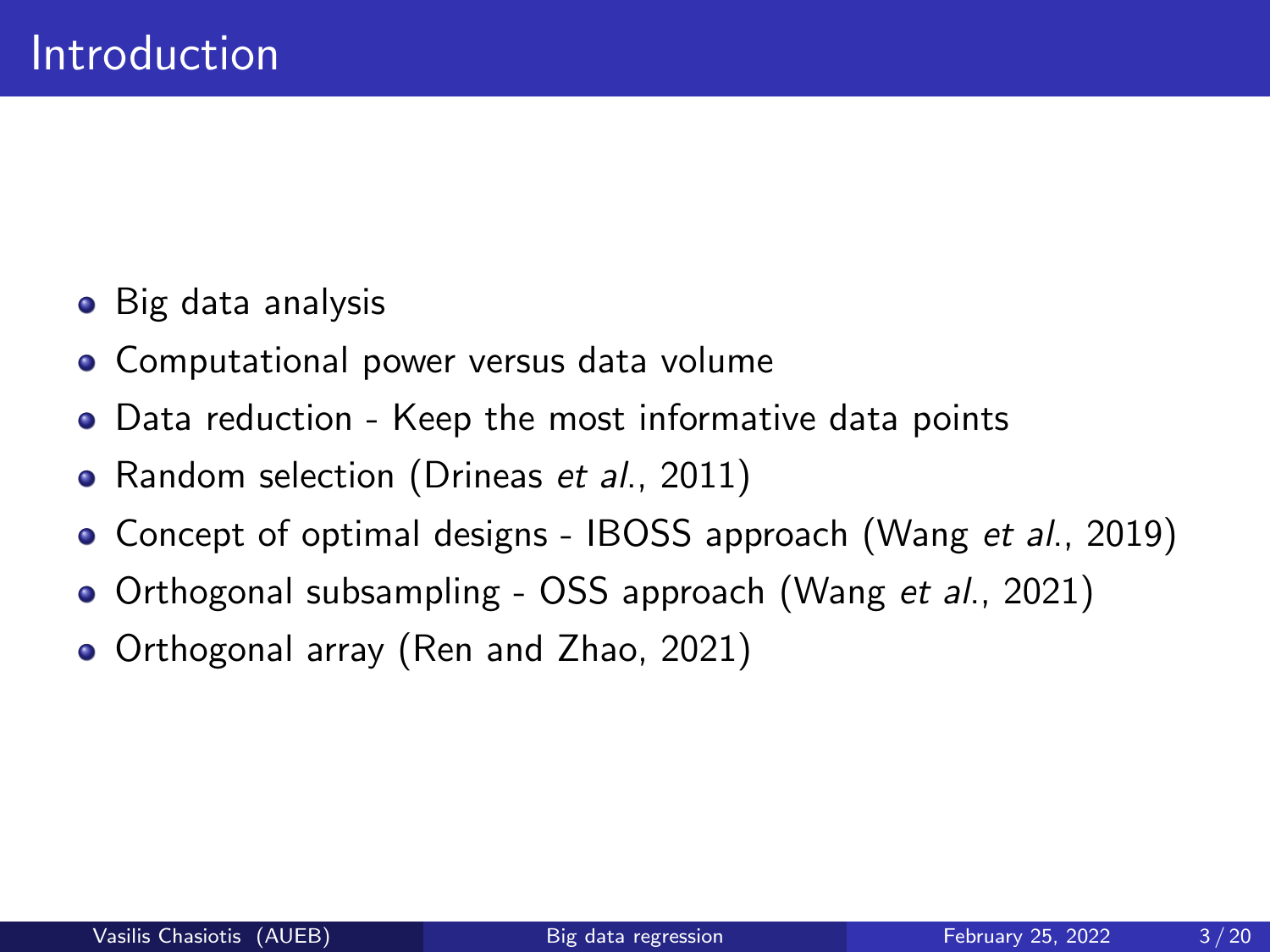#### Which data points should one select?

 $\diamond$  Covariates  $(p)$ : 2  $\diamond$  Full data (n): 50  $\diamond$  Subdata size  $(k)$ : 8



Figure 1: Full data between two covariates.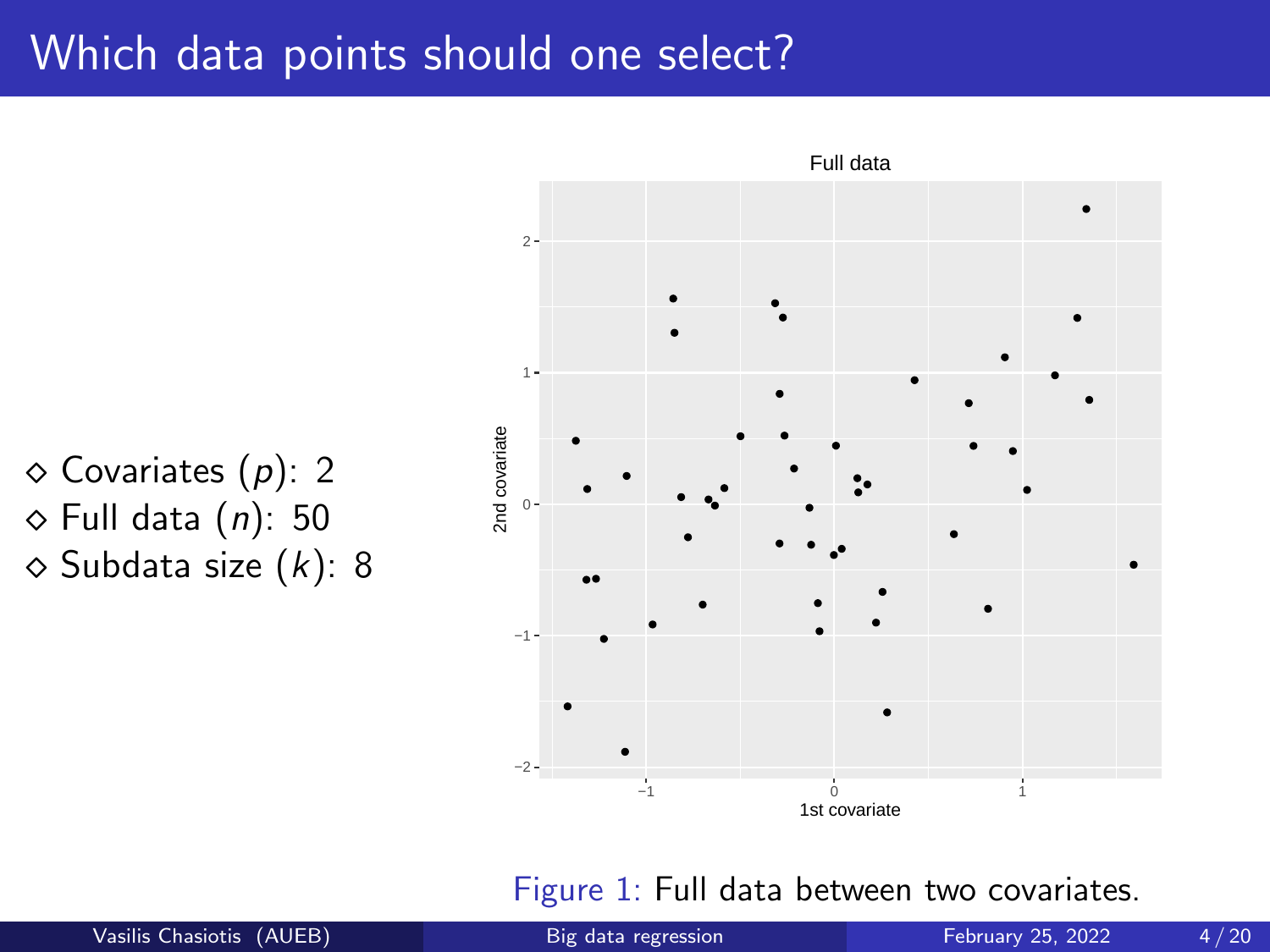## <span id="page-4-0"></span>Motivation example

 $\diamond$  Covariates (p): 2  $\diamond$  Full data  $(n)$ : 50  $\diamond$  Subdata size  $(k)$ : 8

Selection of data points with large convex hull

↓

Selected data points can have a large volume

Maximize the determinant of the information matrix

↓



Figure 2: An example for the different approaches.

Vasilis Chasiotis (AUEB) [Big data regression](#page-0-0) February 25, 2022 5/20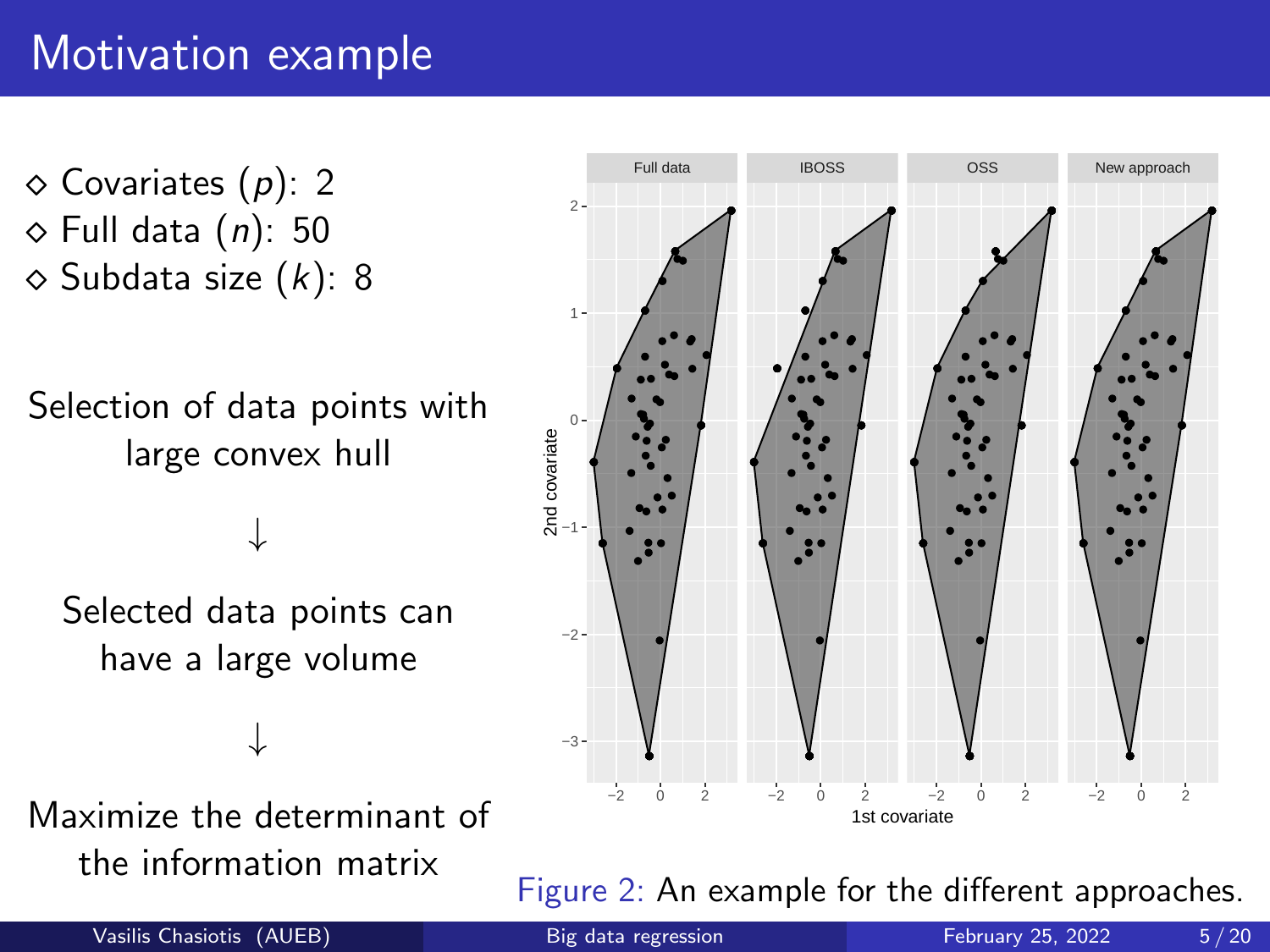#### <span id="page-5-0"></span>Theoretical considerations

- $\diamond$  Linear regression model:  $y_i = \beta_0 + \mathbf{x}_i^T \beta_1 + \epsilon_i, \quad i = 1, 2, \ldots, n$  $\diamond$  Covariate vectors:  $\mathbf{x}_i = (x_{i1}, x_{i2}, \dots, x_{ip})^{\mathsf{T}}, \quad i = 1, 2, \dots, n$
- $\diamond$  Unknown parameters:  $\boldsymbol{\beta}=(\beta_0,\boldsymbol{\beta}_1^{\sf T})^{\sf T}, \boldsymbol{\beta}_1=(\beta_1,\beta_2,\ldots,\beta_p)^{\sf T}$ 
	- Under full data

$$
\hat{\boldsymbol{\beta}}_{\text{Full}} = \left(\sum_{i=1}^{n} \mathbf{z}_{i} \mathbf{z}_{i}^{\text{T}}\right)^{-1} \sum_{i=1}^{n} \mathbf{z}_{i} y_{i}, \quad \mathbf{z}_{i} = (1, \mathbf{x}_{i}^{\text{T}})^{\text{T}}
$$

$$
\mathbf{Q}_{\text{Full}} = \frac{1}{\sigma^{2}} \sum_{i=1}^{n} \mathbf{z}_{i} \mathbf{z}_{i}^{\text{T}}
$$

Under subdata

$$
\hat{\beta}_{\mathsf{Sub}} = \left(\sum_{i=1}^{n} \delta_{i} \mathbf{z}_{i} \mathbf{z}_{i}^{\mathsf{T}}\right)^{-1} \sum_{i=1}^{n} \delta_{i} \mathbf{z}_{i} y_{i}
$$
\n
$$
\mathbf{Q}_{\mathsf{Sub}} = \frac{1}{\sigma^{2}} \sum_{i=1}^{n} \delta_{i} \mathbf{z}_{i} \mathbf{z}_{i}^{\mathsf{T}}
$$
\n
$$
\delta_{i} = \begin{cases}\n1, & \text{if } (\mathbf{x}_{i}, y_{i}) \text{ is included} \\
0, & \text{if } (\mathbf{x}_{i}, y_{i}) \text{ is not included}\n\end{cases}, \sum_{i=1}^{n} \delta_{i} = k
$$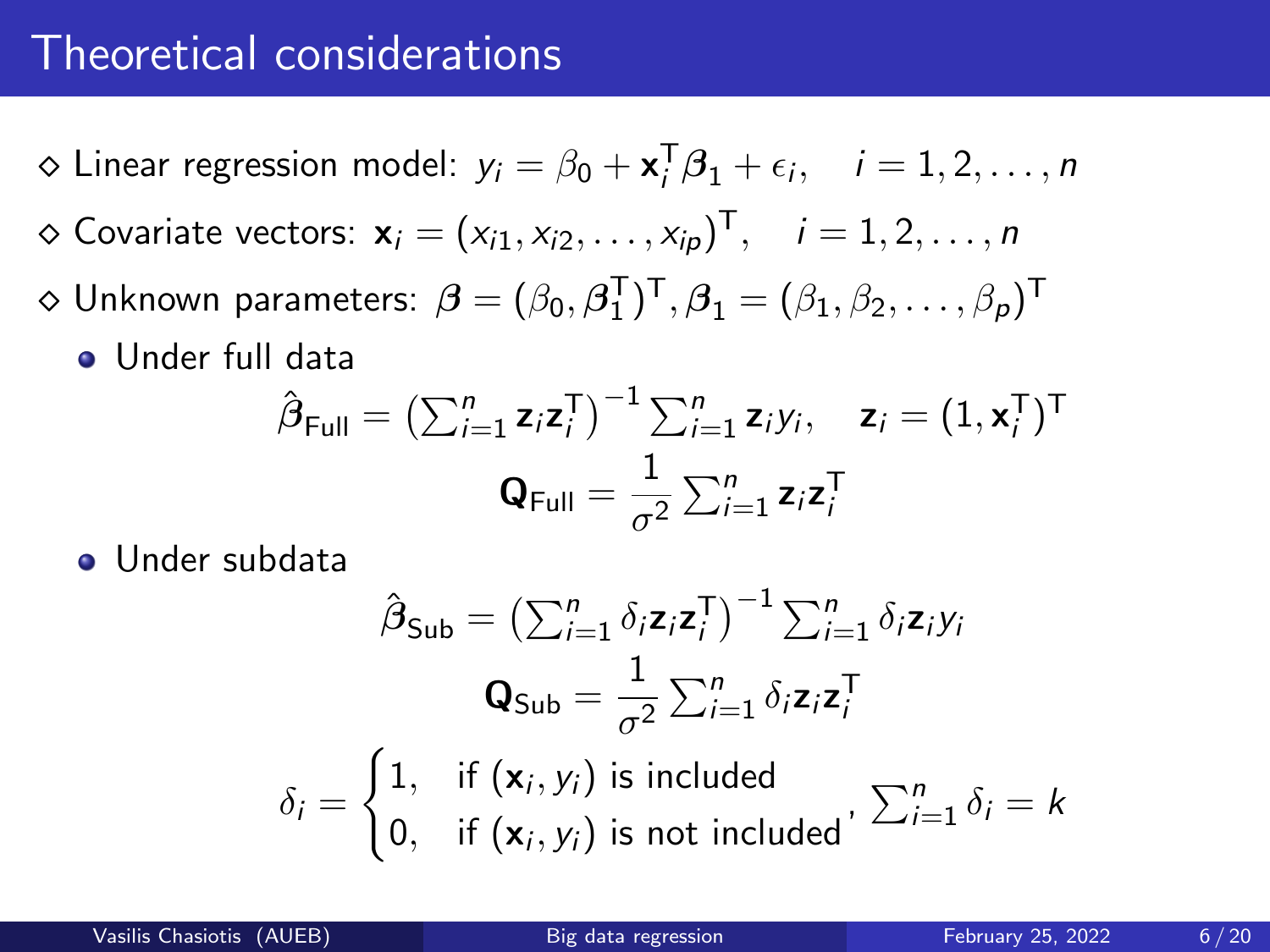### <span id="page-6-0"></span>Generalized variance

 $\diamond$   $\mathbf{x}_j^*$ :  $j$ th covariate under the selected subdata

$$
\det (\mathbf{Q}_{\text{Sub}}) = \frac{k^{p+1}}{\sigma^{2(p+1)}} \det \begin{pmatrix} s_{x_1^*}^2 & s_{x_1^*x_2^*} & \cdots & s_{x_1^*x_p^*} \\ s_{x_1^*x_2^*} & s_{x_2^*}^2 & \cdots & s_{x_2^*x_p^*} \\ \vdots & \vdots & \ddots & \vdots \\ s_{x_1^*x_p^*} & s_{x_2^*x_p^*} & \cdots & s_{x_p^*}^2 \end{pmatrix}
$$

$$
\bar{\mathbf{x}}_j^* = \frac{\sum_{i=1}^n \delta_i x_{ij}}{k}, \quad s_{x_j^*}^2 = \frac{\sum_{i=1}^n \delta_i (x_{ij} - \bar{\mathbf{x}}_j^*)^2}{k}, \quad s_{x_j^*x_t^*} = \frac{\sum_{i=1}^n \delta_i x_{ij} x_{it}}{k} - \bar{\mathbf{x}}_j^* \bar{\mathbf{x}}_t^* + \downarrow
$$
  
Cholesky decomposition

**Theorem 1.** The generalized variance of covariates under the subdata is maximized by the selection of data points for which  $s_{\mathsf{x}_j^{\star}}^2$  is maximized for any  $j=1,2,\ldots,p$ , and  $\mathsf{s}_{\mathsf{x}_o^*\mathsf{x}_j^*}=0$  for any  $j>o=1,2,\ldots,j-1,$  simultaneously. Vasilis Chasiotis (AUEB) [Big data regression](#page-0-0) February 25, 2022 7/20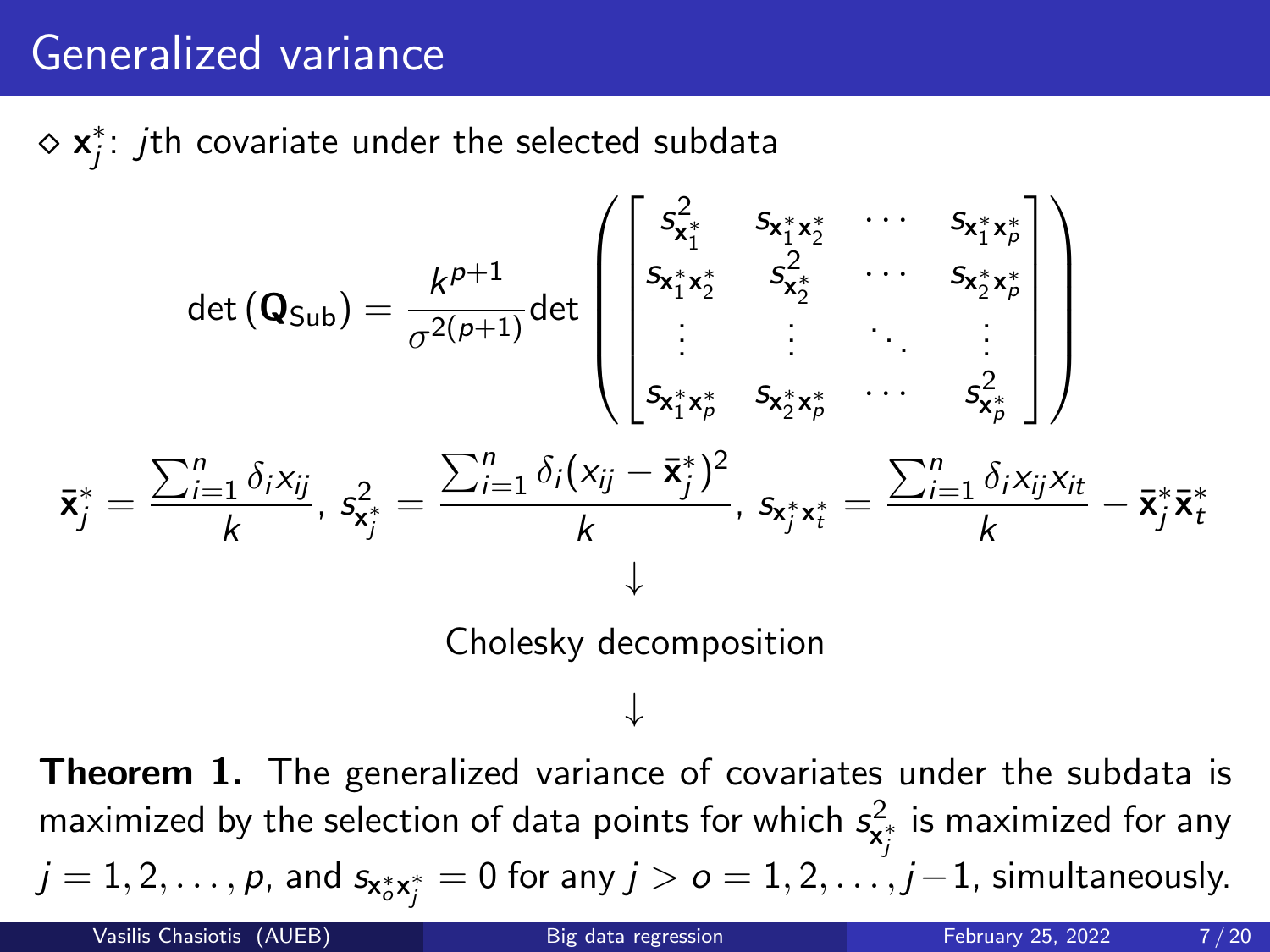<span id="page-7-0"></span>The information-based optimal subdata selection (IBOSS) approach  $\diamond$  D-optimality

 $\diamond$  Selection of data points with the smallest and largest values of all covariates sequentially

- The orthogonal subsampling (OSS) approach
	- ◇ A two-level OA represents an optimal design for linear regression

 $\searrow$ 

- $\diamond$  D- and A-optimality
- $\diamond$  All covariates are scaled to  $[-1, 1]$
- $\diamond$  Elimination algortihm based on a discrepancy function

Extreme values: data points at the corners of the data domain

Combinatorial orthogonality: data points are as dissimilar as possible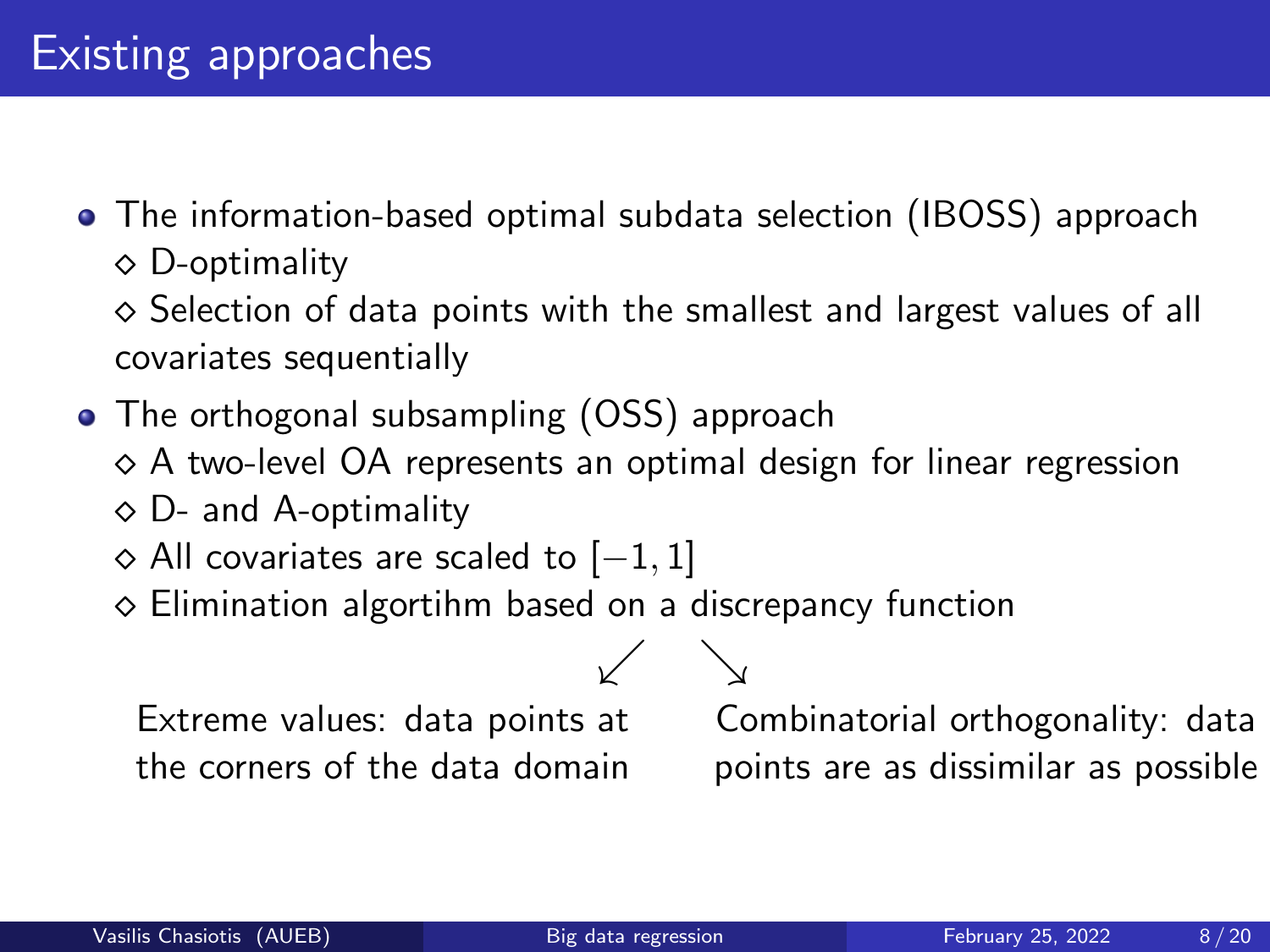The information-based optimal subdata selection (IBOSS) approach  $\diamond$  D-optimality

 $\diamond$  Selection of data points with the smallest and largest values of all covariates sequentially

- The orthogonal subsampling (OSS) approach
	- $\diamond$  A two-level OA represents an optimal design for linear regression

↙ ↘

- $\diamond$  D- and A-optimality
- $\diamond$  All covariates are scaled to  $[-1, 1]$
- $\diamond$  Elimination algortihm based on a discrepancy function

Extreme values: data points at the corners of the data domain

Combinatorial orthogonality: data points are as dissimilar as possible

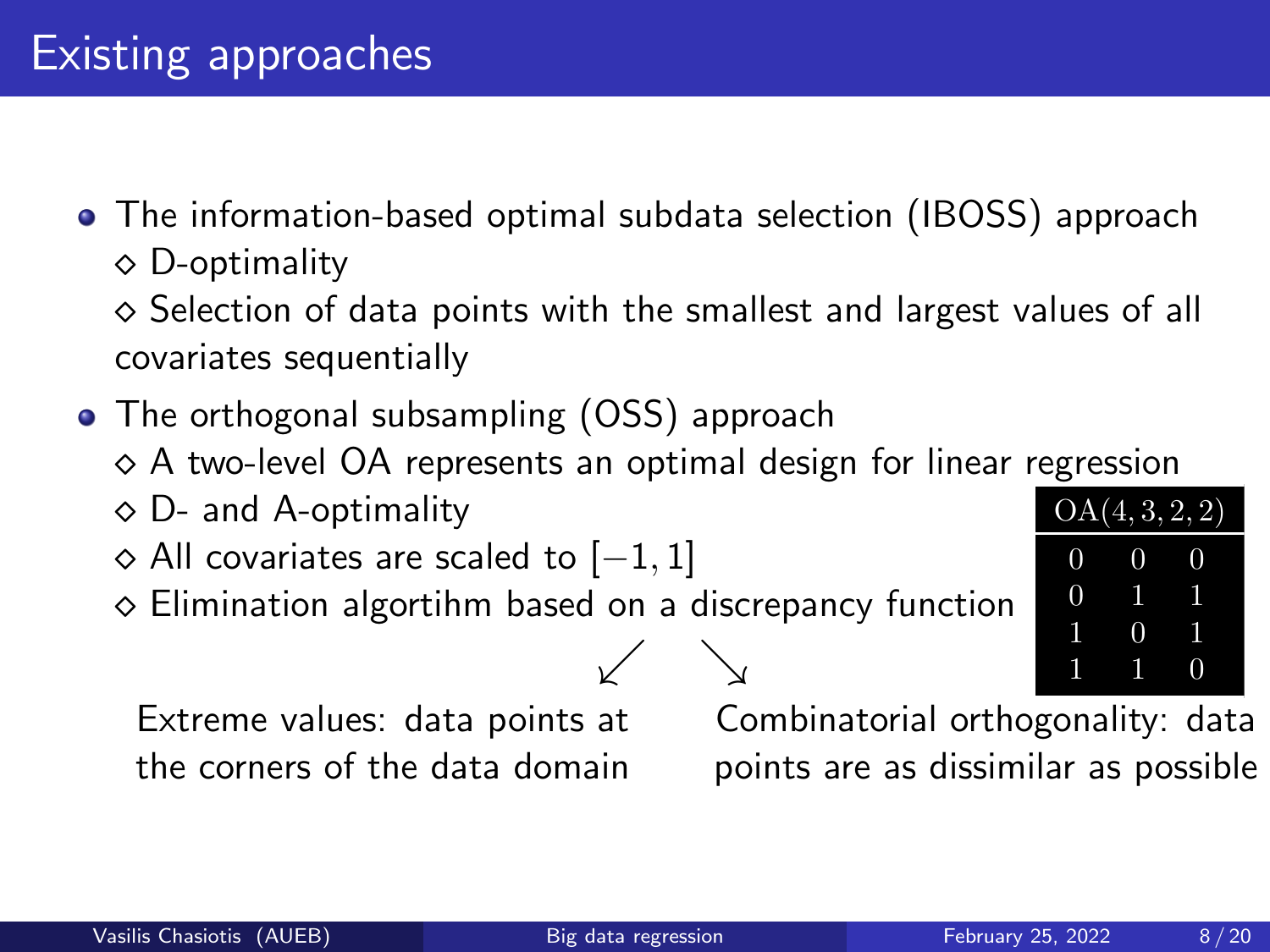<span id="page-9-0"></span>Algorithm 1 Alg1 **Input:** subdata  $S = (s_i)$ ,  $i = 1, 2, ..., k$  of the OSS approach, initial full data  $D_{\text{Full}}$ , subdata size k, candidate data points K from each covariate **Output:** new obtained subdata S Step 1: Preperation  $S =$  convert(S)  $\triangleright$  convert subdata S to their initial values  $V = det(Q_{Sub})$   $\triangleright$  generalized variance of S  $\mathbf{D} = \mathbf{D}_{\text{Full}} - \mathbf{S} = (d_{ri})$   $\triangleright$  remaining data points  $\mathbf{d}_{r} = (d_{r1}, \ldots, d_{rp}) \notin \mathbf{S}$ N<sup>F</sup> = nrow(D) ▷ number of data points dr· ∈ D  $F = \emptyset$  > initialize the index set of candidate data points Step 2: Find candidate data points for  $j$  in  $1, \ldots, p$  do  $\mathbf{d}_{\cdot j} = \mathsf{sort}(\mathbf{d}_{\cdot j}) \qquad \qquad \triangleright \mathsf{sort} \; \mathbf{d}_{\cdot j} = (d_{1j}, \ldots, d_{N_{\mathsf{F}} j})$  $D = sort(D)$   $\triangleright$  sort D based on d<sub>·j</sub>  $\mathsf{F} = \mathsf{F} \cup \mathsf{d}_1 \cup \cdots \cup \mathsf{d}_{K/2}.$  $\mathsf{F} = \mathsf{F} \cup \mathsf{d}_{N_{\mathsf{F}}-K/2+1}$ .  $\cup \cdots \cup \mathsf{d}_{N_{\mathsf{F}}}.$ end for  $\mathsf{F} =$  unique( $\mathsf{F}$ )  $\Rightarrow$  keep unique data points of  $\mathsf{F} = (\mathsf{f}_w)$ N<sup>F</sup> = nrow(F) ▷ number of data points f<sup>w</sup> ∈ F Step 3: Main algorithm for  $i$  in  $1, \ldots, k$  do for w in  $1, \ldots, N_F$  do  $s_i \leftrightarrow f_w$   $\triangleright$  interchange data points  $s_i$  and  $f_w$  $V_{new} = det(Q_{Sub})$   $\triangleright$  generalized variance of new **S** if  $V_{\text{new}} > V$  then  $V = V_{\text{new}}$ break else  $s_i \leftrightarrow f_w$ end if end for end for

return S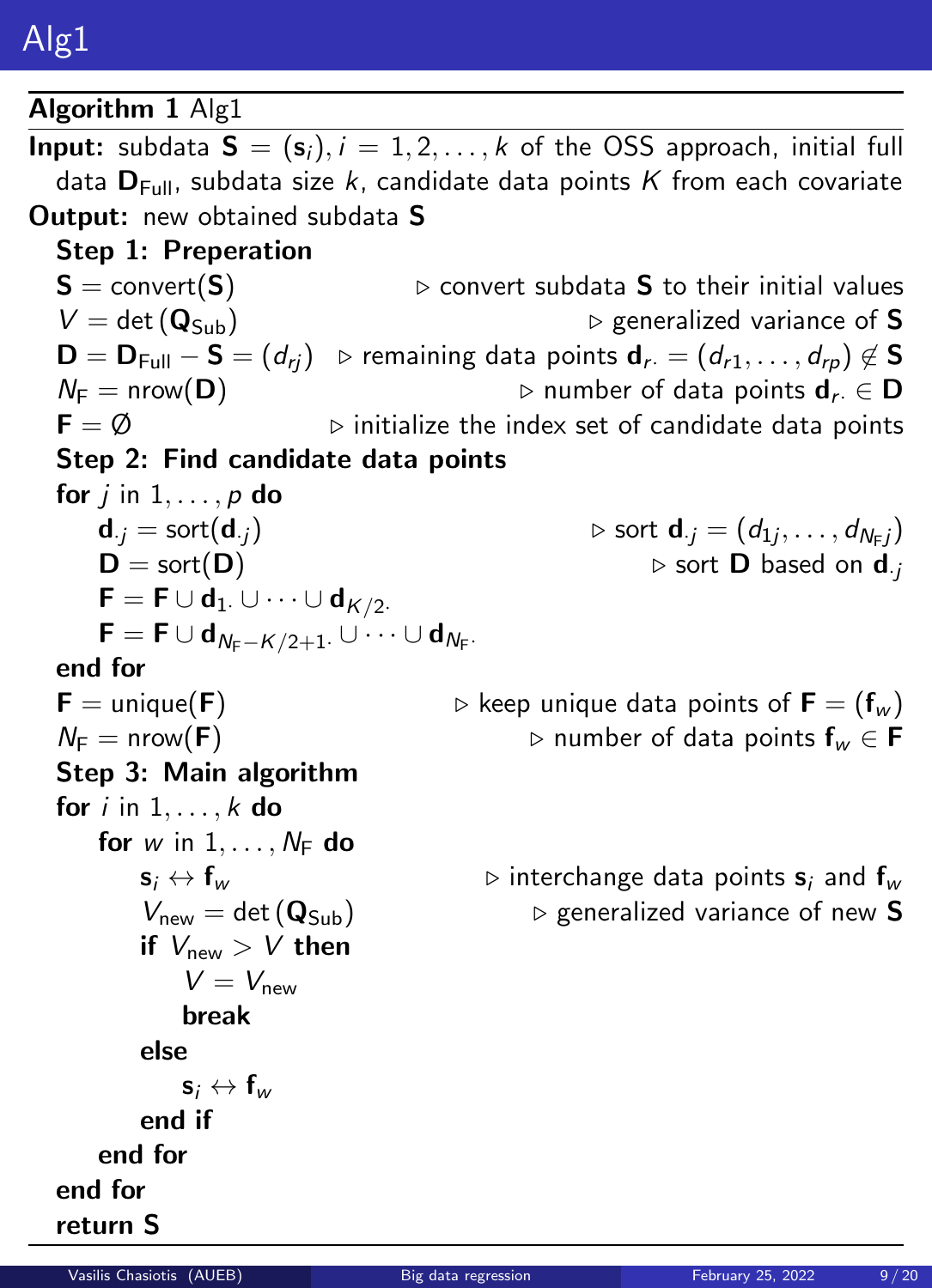# <span id="page-10-0"></span>VAlg1

 $\Diamond$  Change as to which  $f_w$  is interchanged with  $s_i$ 

Algorithm 2 VAlg1 Steps 1 and 2: Same as in Alg1 Step 3: Main algorithm for  $i$  in  $1, \ldots, k$  do for w in  $1, \ldots, N_F$  do  $s_i \leftrightarrow f_w$   $\triangleright$  interchange data points  $s_i$  and  $f_w$  $V_{\text{new}} = \det (\mathbf{Q}_{\text{Sub}})$   $\triangleright$  generalized variance of new **S** if  $V_{\text{new}} > V$  then  $V = V_{\text{new}}$ else  $s_i \leftrightarrow f_w$ end if end for end for return S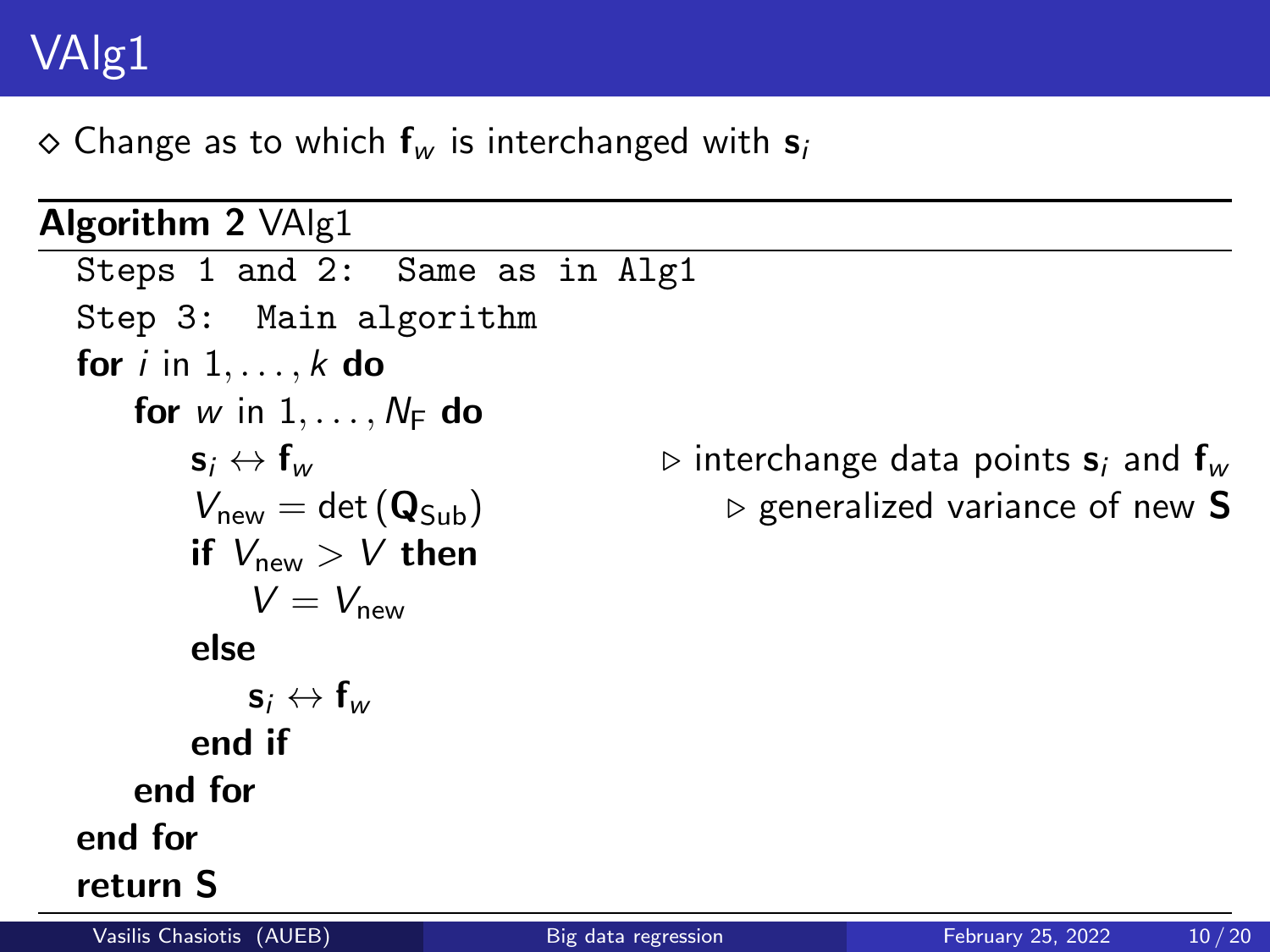### <span id="page-11-0"></span>Evaluation of algorithms (1)

 $\Diamond$  x<sub>i</sub>  $\sim N(0, \Sigma)$  $\diamond$  Covariance matrix:  $\boldsymbol{\Sigma} = (\Sigma_{ii}), i,j = 1,2,\ldots,p$  $\infty \Sigma_{ii} = 1$ ,  $i = j$  and  $\Sigma_{ii} = 0.5$ ,  $i \neq j$  $\diamond k=100,\ K=25,\ p=10,\ \beta=(1,1,\ldots,1)^{\mathsf{T}},\ \sigma^2=3$  $\diamond$  1000 simulations

 $\diamond$  Alg1: 5 iterations - VAlg1: 1 iteration

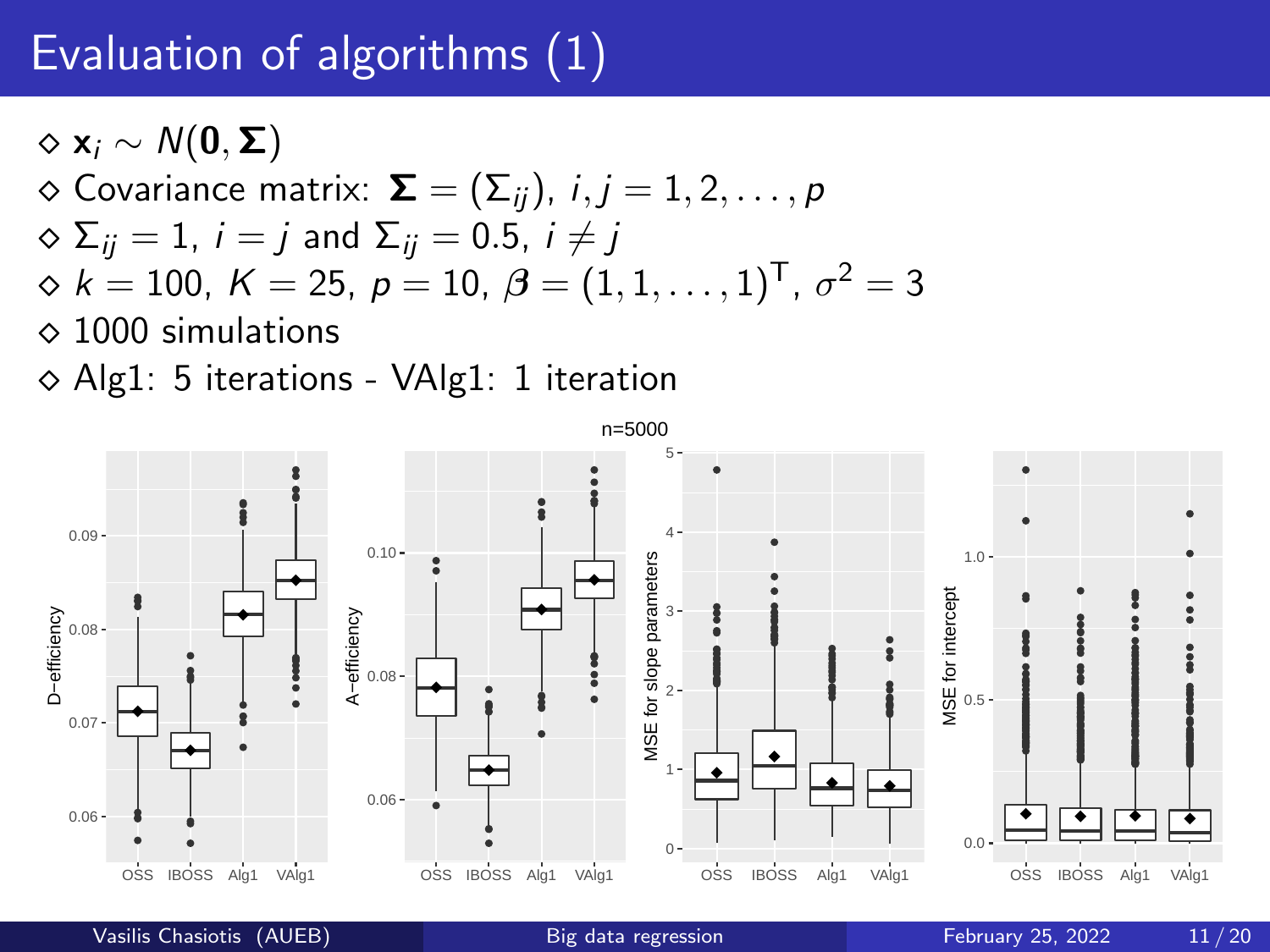# Evaluation of algorithms (2)



Figure 3: The MSEs, D- and A-efficiencies for the subdata selected by different approaches.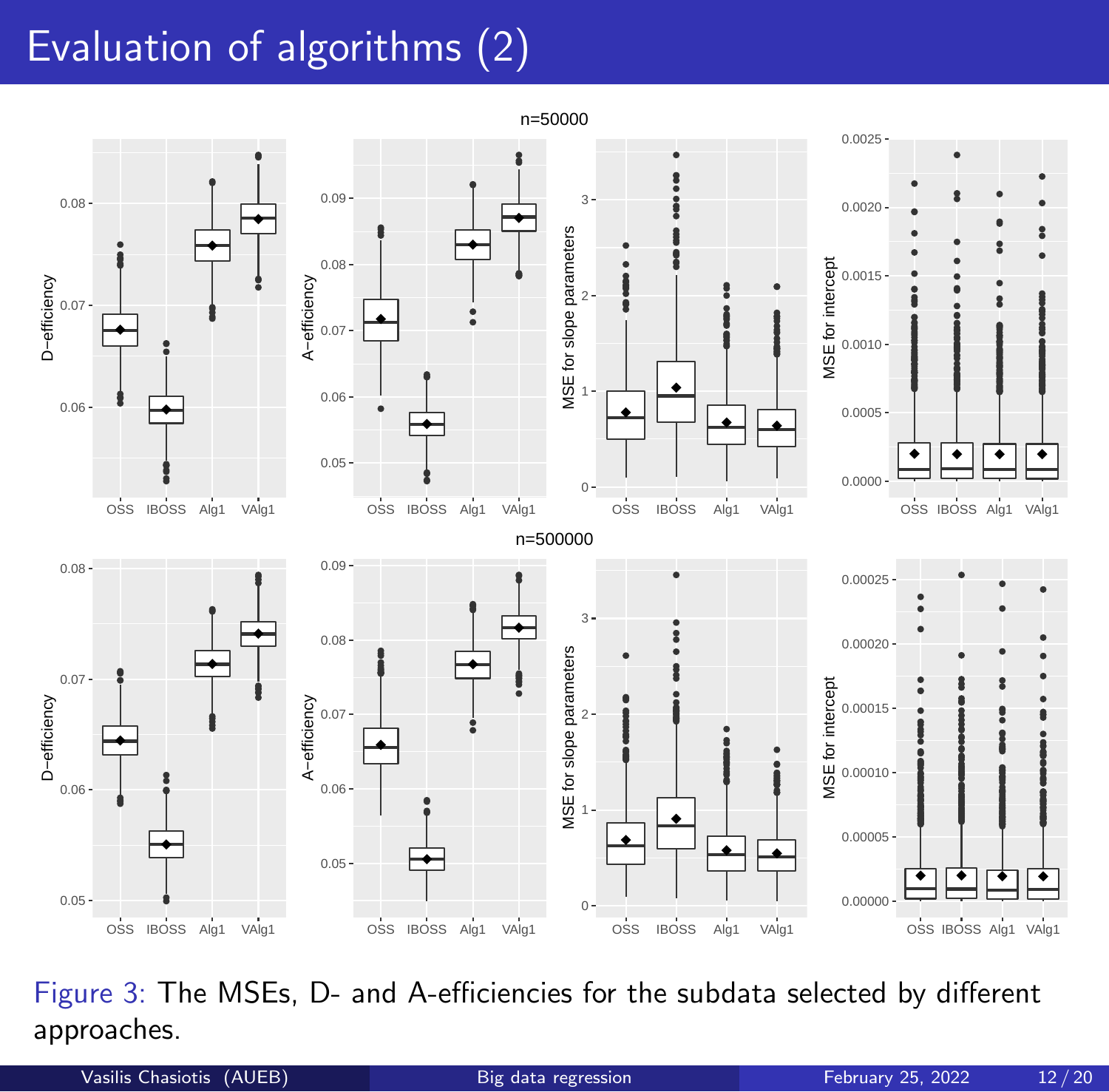#### <span id="page-13-0"></span>Execution time of Alg1

 $\diamond x_i \sim N(0, \Sigma)$  $\infty$   $\Sigma = (\Sigma_{ij})$ ,  $i, j = 1, 2, \ldots, p$ ,  $\Sigma_{ij} = 1$ ,  $i = j$  and  $\Sigma_{ij} = 0.5$ ,  $i \neq j$  $\Diamond n = 1000$ ,  $p = 7$ , 500 simulations



Figure 4: The mean execution time (in seconds) of Alg1.

Vasilis Chasiotis (AUEB) [Big data regression](#page-0-3) February 25, 2022 13/20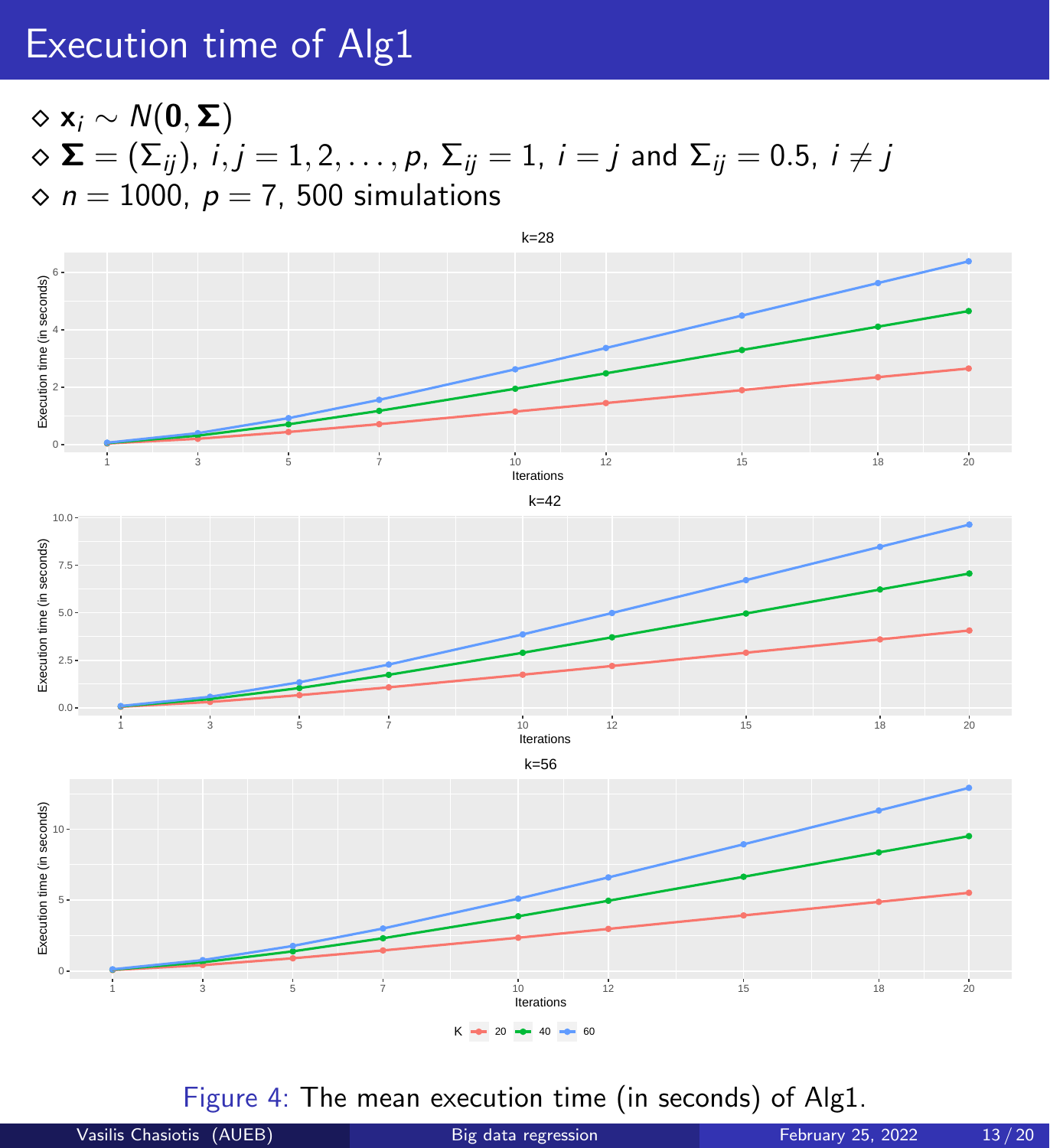### Execution time of VAlg1

$$
\diamond \mathbf{x}_i \sim N(\mathbf{0}, \boldsymbol{\Sigma})
$$
  
\n
$$
\diamond \boldsymbol{\Sigma} = (\Sigma_{ij}), i, j = 1, 2, ..., p, \Sigma_{ij} = 1, i = j \text{ and } \Sigma_{ij} = 0.5, i \neq j
$$
  
\n
$$
\diamond n = 1000, p = 7
$$

- $\diamond$  500 simulations
- $\diamond$  1 iteration

| -28. | -28                                                                  | -28 | - 42  | 42. | 42   | .56 | .56 | 56 |
|------|----------------------------------------------------------------------|-----|-------|-----|------|-----|-----|----|
| K 20 | 40                                                                   |     | 60 20 | 40  | 60 — | 20  | 40  | 60 |
|      | Time 0.2244 0.39534 0.5611 0.3361 0.5989 0.8321 0.4593 0.8226 1.1368 |     |       |     |      |     |     |    |

Table 1: The mean execution time (in seconds) of VAlg1.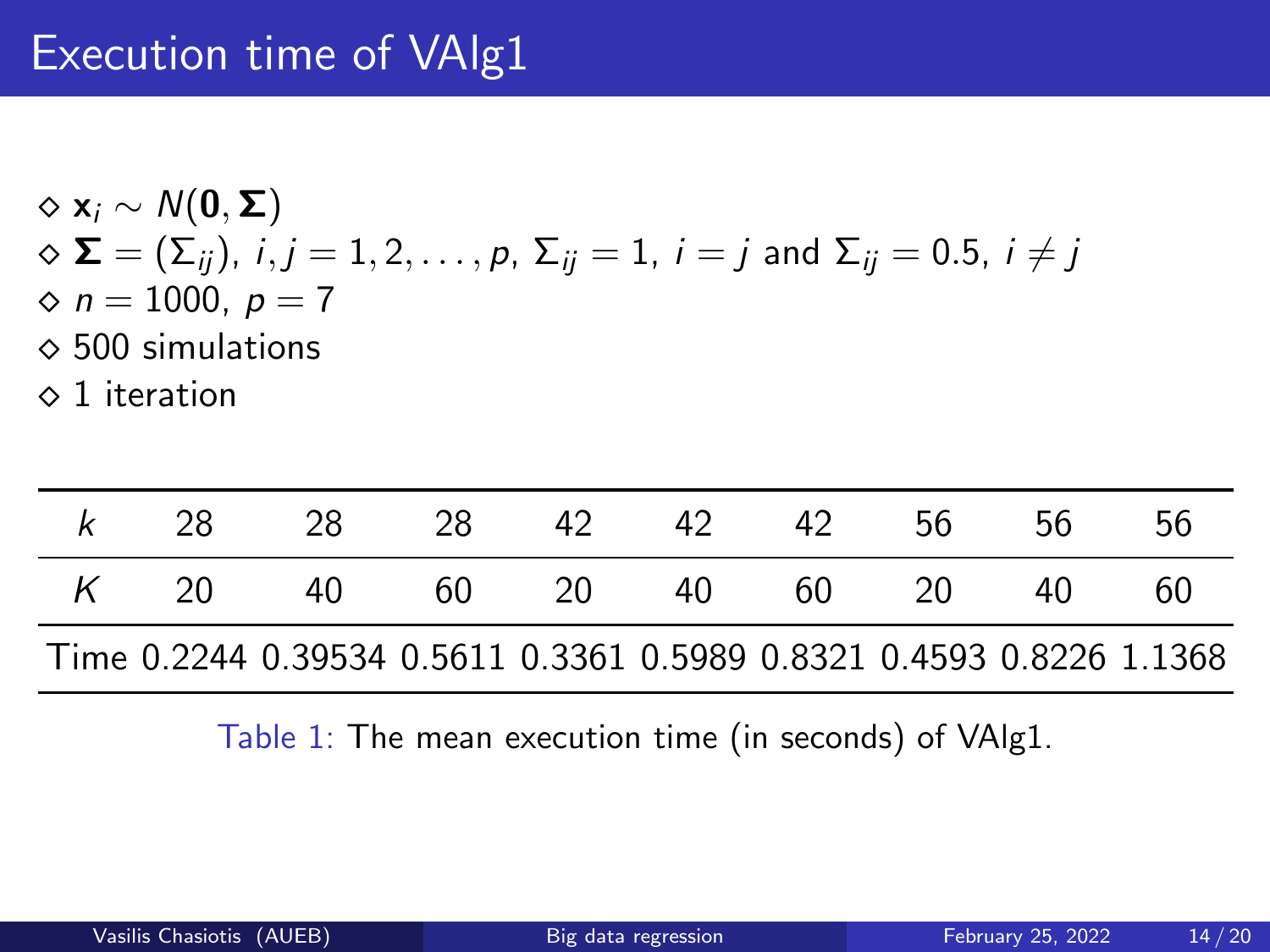### <span id="page-15-0"></span>About iterations of Alg1

 $\Diamond$  x<sub>i</sub>  $\sim N(0, \Sigma)$  $\infty$   $\Sigma = (\Sigma_{ij})$ ,  $i, j = 1, 2, \ldots, p$ ,  $\Sigma_{ij} = 1$ ,  $i = j$  and  $\Sigma_{ij} = 0.5$ ,  $i \neq j$  $\Diamond n = 1000$ ,  $p = 7$ , 500 simulations



Figure 5: The mean percent increase in the generalized variance by Alg1.

| Vasilis Chasiotis (AUEB) | Big data regression | <b>February 25, 2022</b> | 15/20 |
|--------------------------|---------------------|--------------------------|-------|
|--------------------------|---------------------|--------------------------|-------|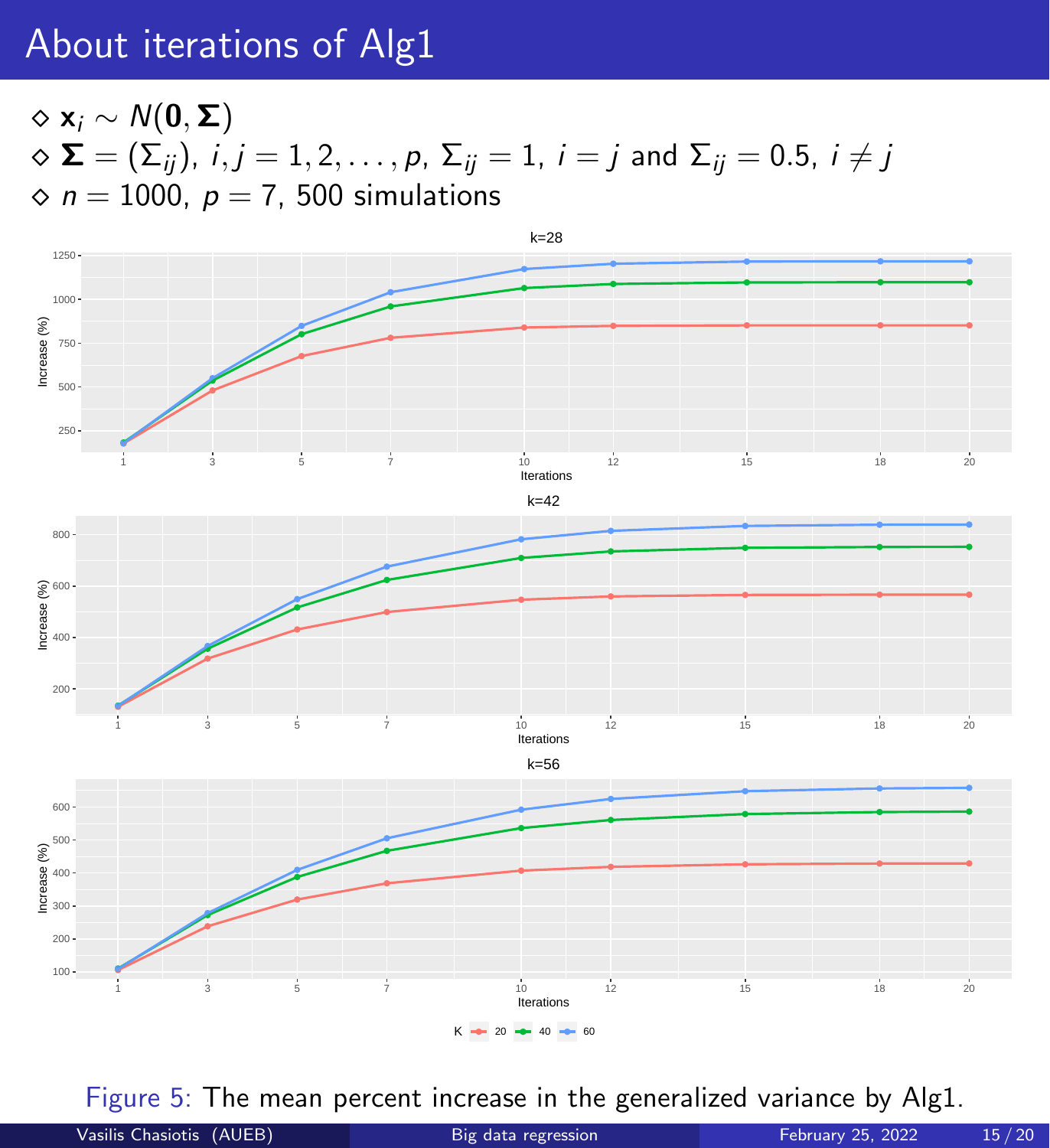## <span id="page-16-0"></span>Power consumption data (Salam and Hibaoui, 2018)

 $\diamond$   $y_i$ : power consumption of the  $2^{nd}$  zone of Tetouan city (north Morocco)  $\Diamond$  n = 52, 417 data points

 $\circ$  p = 5: temperature, humidity, wind speed, diffuse flows and general diffuse flows

 $\Diamond$  1000 bootstrap samples

 $\Diamond K = 10$ , Alg1: 5 iterations - VAlg1: 1 iteration



Figure 6: The bootstrap MSEs for estimating slope parameters by different approaches.

Vasilis Chasiotis (AUEB) [Big data regression](#page-0-4) February 25, 2022 16/20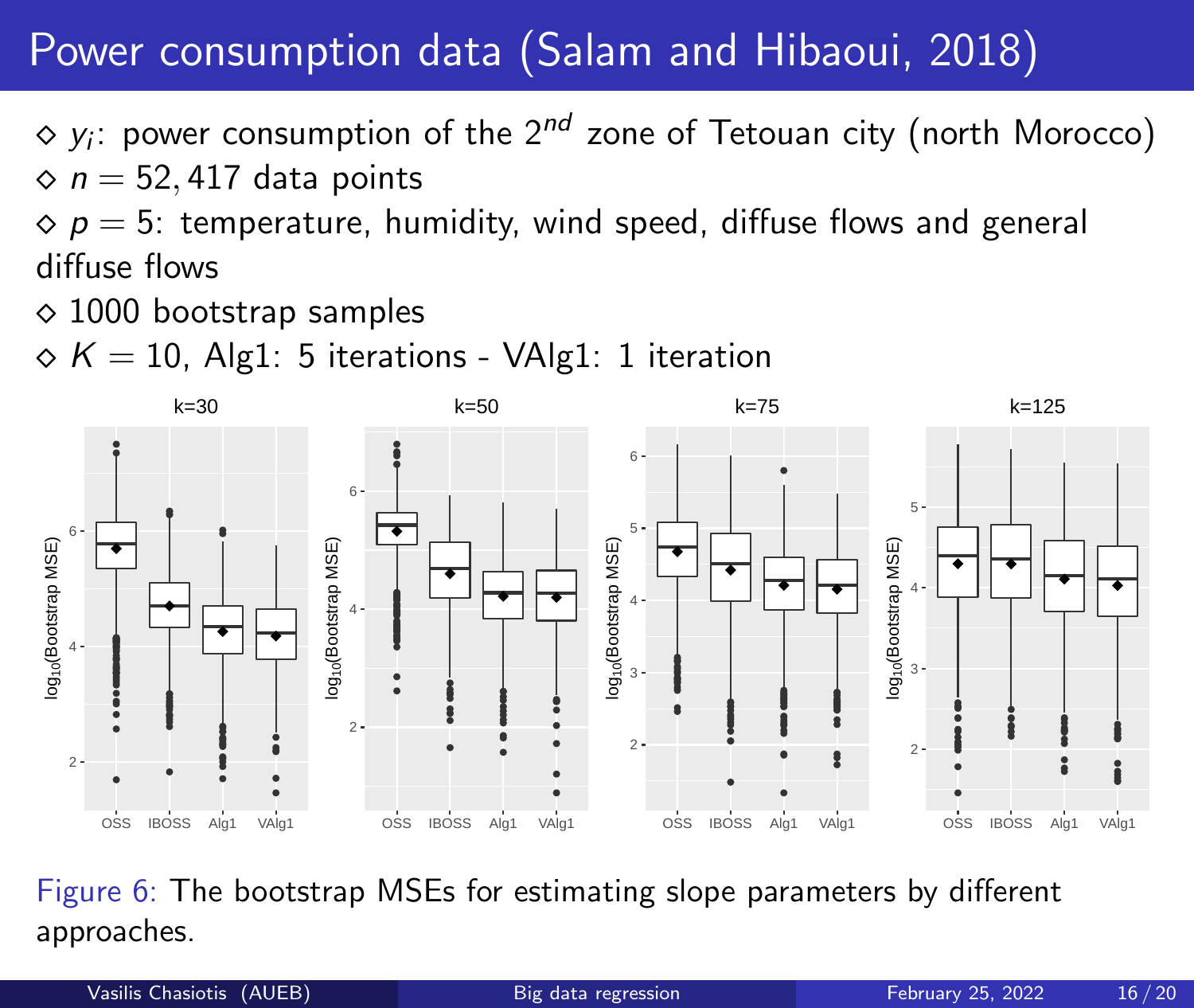# <span id="page-17-0"></span>Chemical sensors data (Fonollosa et al., 2015)

 $\diamond$   $y_i$ : readings of a chemical sensor exposed to the mixture of Ethylene and CO at varying concentrations in air

 $\diamond$  n = 4, 188, 261 data points

 $\circ$  p = 14: readings of 14 chemical sensors exposed to the mixture of

Ethylene and CO at varying concentrations in air

 $\diamond k = 140, K = 10$ 

⋄ Alg1: 5 iterations - VAlg1: 1 iteration



Figure 7: The convex hulls between the 9th and the 3rd sensor, as well as between the 14th and the 8th sensor, for the subdata selected by different approaches.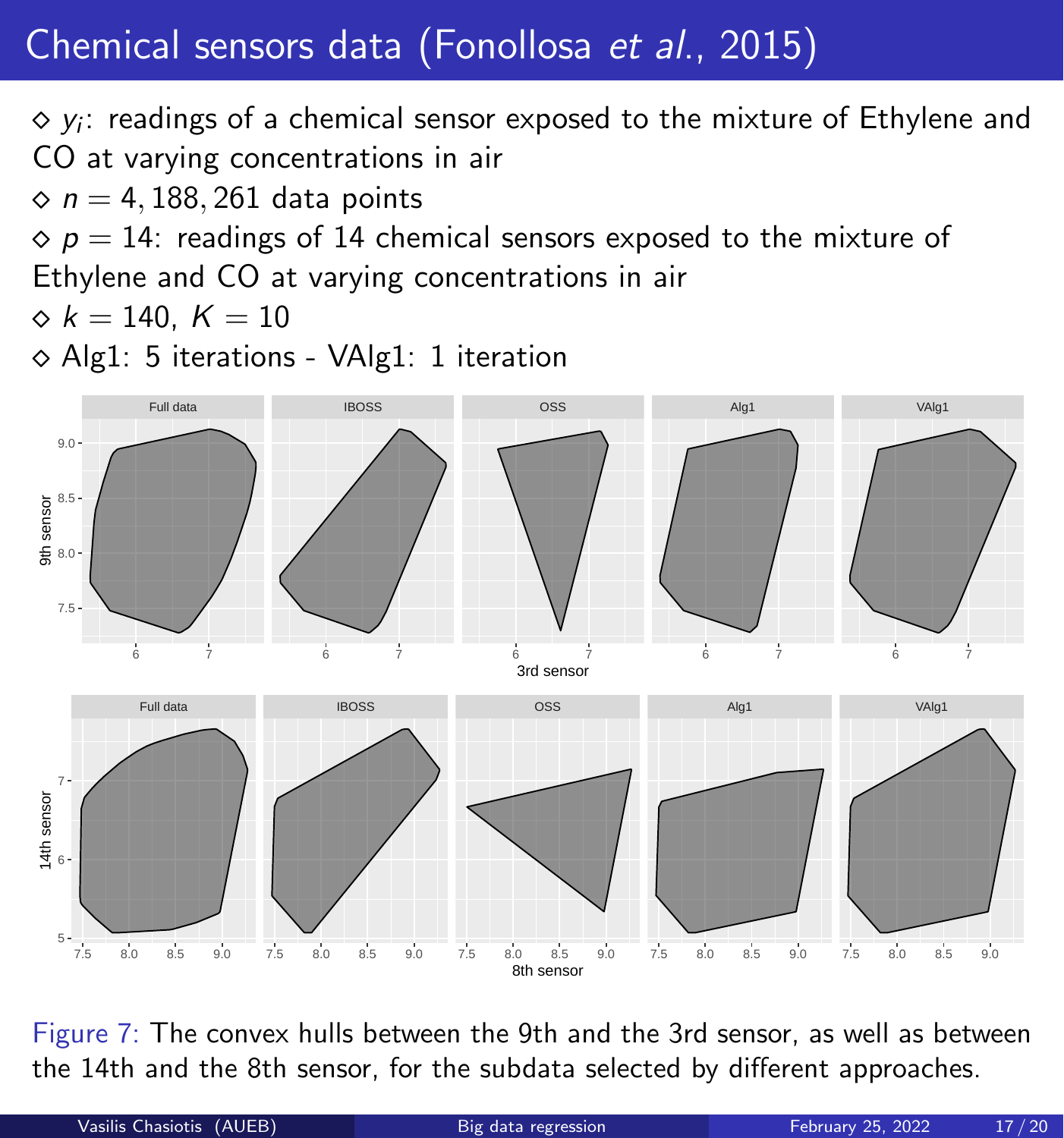<span id="page-18-0"></span>⋄ Which approach should one prefer?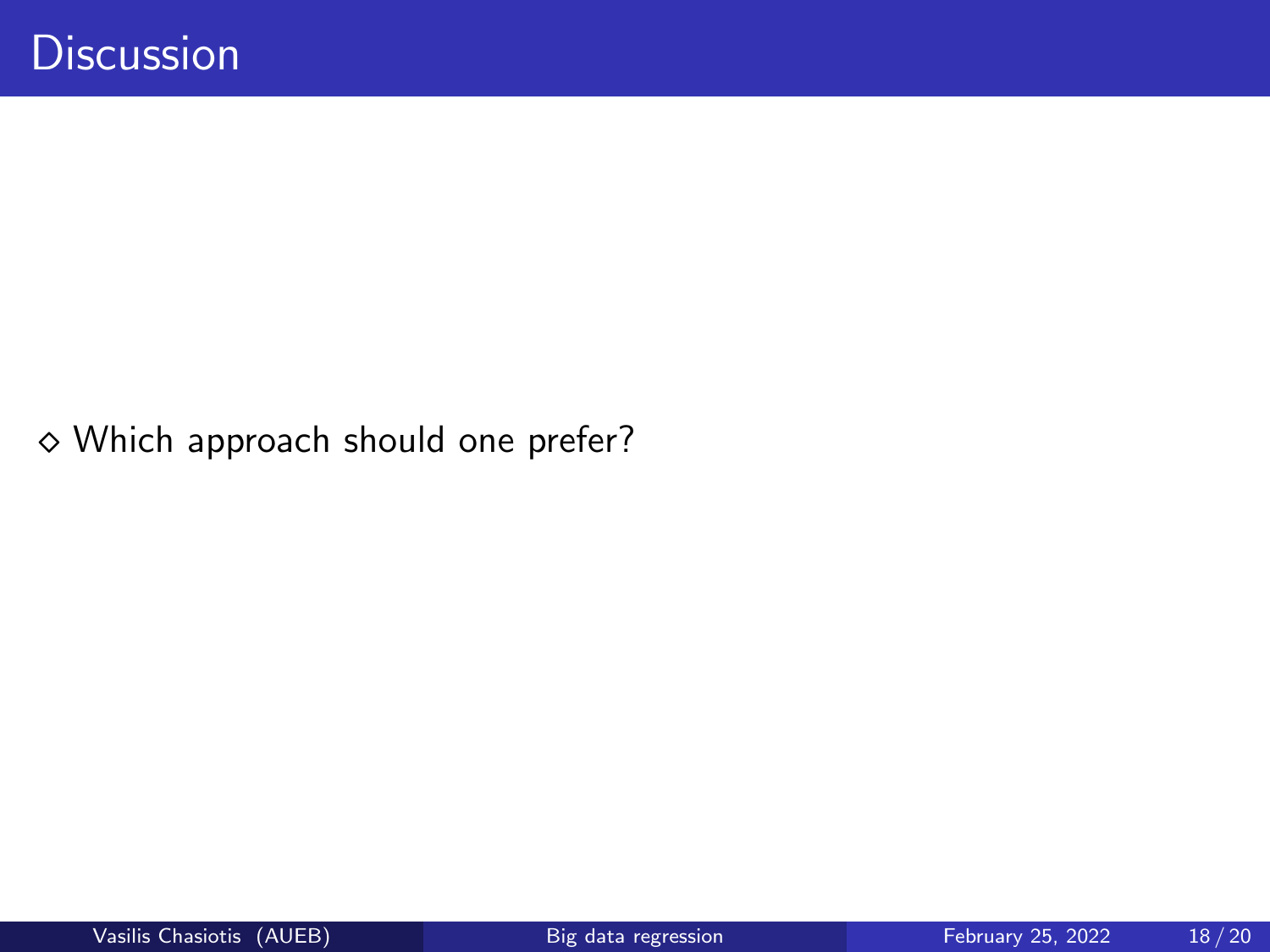#### <span id="page-19-0"></span>References

- F Drineas, P., Mahoney, M. W., Muthukrishnan, S., and Sarlós, T. (2011). Faster least squares approximation. Numerische mathematik,  $117(2)$ : 219-249.
- F Fonollosa, J., Sheik, S., Huerta, R., and Marco, S. (2015). Reservoir computing compen-sates slow response of chemosensor arrays exposed to fast varying gas concentrationsin continuous monitoring. Sensors and Actuators B: Chemical, 215: 618–629.
- F Ren, M. and Zhao, S.-L. (2021). Subdata selection based on orthogonal array for bigdata. Communications in Statistics - Theory and Methods. doi: <doi.org/10.1080/03610926.2021.2012196>.



F

- Salam, A. and Hibaoui, A. E. (2018). Comparison of machine learning algorithms for the power consumption prediction: - case study of Tetouan city  $-$ . In 2018 6th International Renewable and Sustainable Energy Conference (IRSEC), pages 1–5.
- F Wang, H., Yang, M., and Stufken, J. (2019). Information-based optimal subdata selection for big data linear regression. Journal of the American Statistical Association, 114(525): 393–405.
	- Wang, L., Elmstedt, J., Wong, W. K., and Xu, H. (2021). Orthogonal subsampling forbig data linear regression. Annals of Applied Statistics, 15(3): 1273–1290.